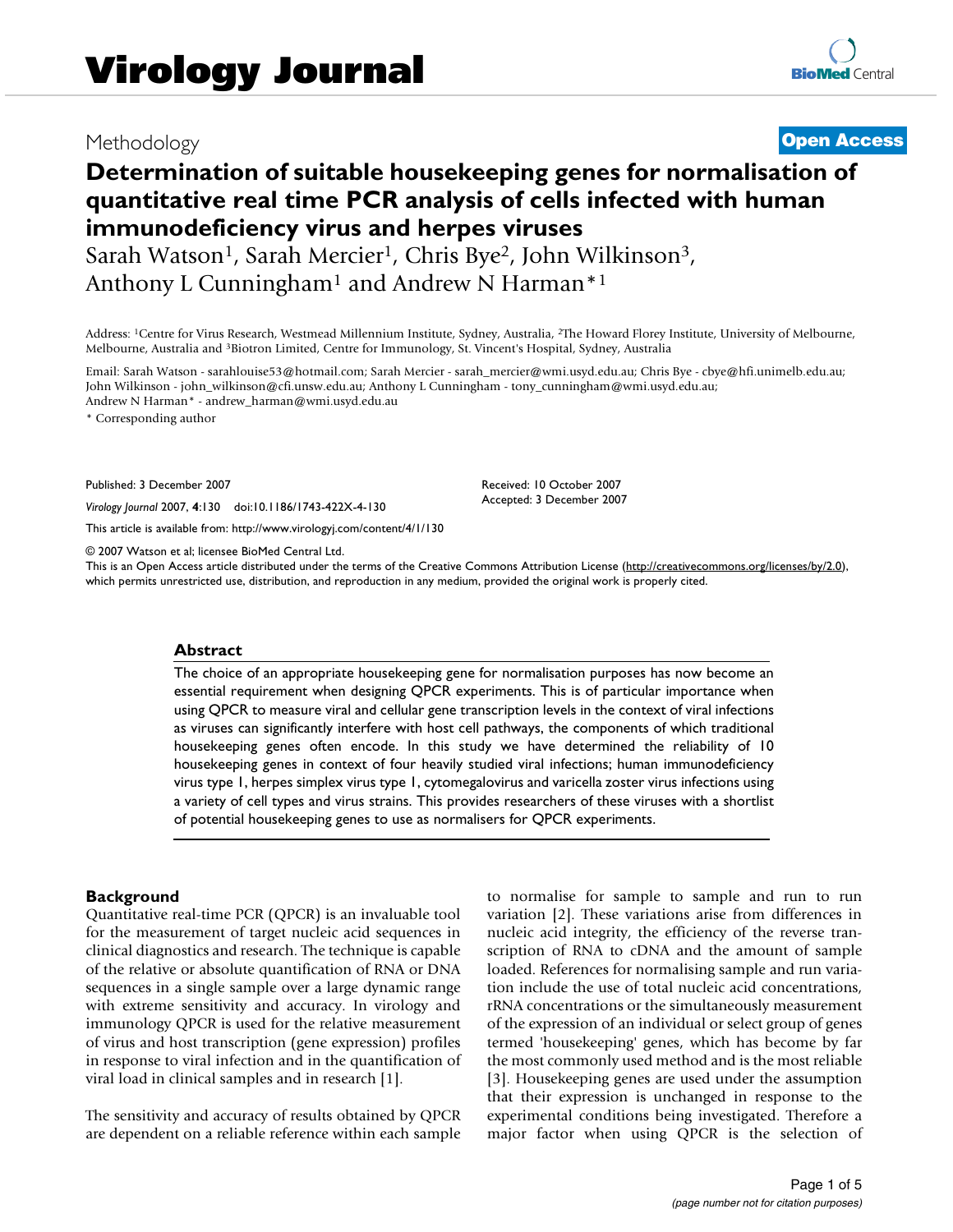appropriate control genes, as any variation in the expression of the reference gene between sample groups will reduce the sensitivity of the assay to detect changes in the expression of genes of interest and may also produce artificial changes [3]. Traditionally glyceraldehyde 3 phosphate dehydrogenase (GAPDH) and β-actin (BACT) have been most commonly used, however many recent reports have shown that the expression of these genes can be variable under several experimental conditions, making them inappropriate for use as normalisers [4-7]. In reality no cellular gene maintains constant expression levels under all conditions and the evaluation of an appropriate control gene to normalise QPCR data is therefore an essential requirement when designing QPCR experiments using new experimental conditions [8]. This is especially the case when investigating the effects of viruses on host cell gene expression as viruses can interfere with host cell pathways, the components of which traditional housekeeping genes often encode. These include cell cycle, metabolism, DNA replication and transcription, in order to aid their replication cycle [9-11]. Studies have been carried out to determine reliable housekeeping genes in cells infected with a variety of viruses [7,12], however to date no such study has been carried out in cells infected with human immunodeficiency virus (HIV) or the herpes viruses, herpes simplex virus (HSV) and varicella zoster virus (VZV). Thus, in this study we have investigated the suitability of 10 commonly used housekeeping genes for use as QPCR normalisers in a variety of cell types infected with a variety of strains of HIV-1, HSV-1, VZV and cytomegalovirus (CMV) compared to mock infected cells.

### **Results**

A range of cell lines and primary cells were infected with HIV-1 (BaL, NL4.3, RFW strains), HSV-1 (NC-1 strain), CMV (Toledo and Towne strains) and VZV (Schenke strain) and harvested at the earliest time of maximal productive infection as illustrated in Table 1. The expression levels of 10 commonly used QPCR normalisation genes in both and mock and virally infected cells was determined by QPCR. The housekeeping genes investigated

**Table 1: Viral strains, infection and cell culture conditions**

were beta-2microglobulin (B2M), peptidylprolyl isomerase A (PPIA), eukaryotic translation elongation factor 1 gamma (EEF1G), succinate dehydrogenase complex subunit A (SDHA), GAPDH, hydroxymethyl-bilane synthase (HMBS), TATA box-binding protein (TBP), 18s Ribosomal RNA (18sRNA), phosphoglycerate kinase 1 (PGK1), and BACT.

In order to accurately ascertain which housekeeping genes would be most reliable for use as normalisers in QPCR we subjected the data to analysis using the GeNorm tool [13] (Table 2). Using the results from the GeNorm analysis it was possible to list the housekeeping genes in order of reliability in the context of each viral infection (Table 3). 18sRNA was the least reliable reference gene as it had had the highest sum, value  $(13.26)$  which represents the standard deviation (SD) of reference gene expression over all viral infections investigated. Correspondingly it was either the least or second least reliable gene in 9 of the 10 experimental settings. Additionally BACT and HMBS also had high sum $_{\rm v}$  values of 10.51 and 9.65 respectively, indicating that these genes are generally less reliable for use as normalisers for QPCR assays. According to this analysis the most reliable overall reference gene was PP1A with a sum, value of  $7.41$  and the most reliable gene in  $7$  of the 10 viral infections. Other genes with low  $sum_{v}$  values were SDHA (8.91), GAPDH (8.74), TBP (9.06) and EEF1G (9.16), though in the context of HSV- $1<sub>NC1</sub>$  infected HELA cells EEF1G was identified as the least reliable gene. In the case of CMV an almost identical pattern in reliability was observed in infected primary HFF cells regardless of differences in the virus strain used and a very similar pattern was also seen in  $VZV<sub>Schenke</sub>$  infected cells despite differences in the origin of the primary cell types used for infection. Though the expression pattern of reference genes in HELA and HEP2 cells infected with HSV- $1_{NC-1}$  were also similar, it is of note that in HEP2 cells GAPDH was the second most reliable gene whereas in HELA cells it was the third most unreliable. The expression pattern of reference genes in cells infected with HIV-1 was also similar though greater differences were detected compared to the other

| <b>Virus</b> | <b>Strain</b> | <b>Cell Type</b> | <b>Time Point</b> | <b>MOI</b> | % Infection<br>>30 |  |
|--------------|---------------|------------------|-------------------|------------|--------------------|--|
| HIV-I        | BaL           | <b>MDDC</b>      | 48 hr             | 3          |                    |  |
| HIV-I        | <b>NL4.3</b>  | <b>HELA</b>      | 48 hr             |            | >70                |  |
| HIV-I        | <b>NL4.3</b>  | HUT78            | 48 hr             | 3          | >70                |  |
| HIV-I        | <b>RFW</b>    | HUT78            | 48 hr             |            | >80                |  |
| HSV-I        | <b>NCI</b>    | <b>HELA</b>      | 18 <sub>hr</sub>  |            | >95                |  |
| HSV-I        | <b>NCI</b>    | HEP <sub>2</sub> | 18 <sub>hr</sub>  | 3          | >95                |  |
| <b>VZV</b>   | Schenke       | <b>MDDC</b>      | 72 hr             | 0.3        | >30                |  |
| <b>VZV</b>   | Schenke       | <b>HFF</b>       | 72 hr             | 0.3        | >60                |  |
| <b>CMV</b>   | Toledo        | <b>HFF</b>       | 72 hr             | 3          | >90                |  |
| <b>CMV</b>   | Towne         | <b>HFF</b>       | 72 hr             | 3          | >90                |  |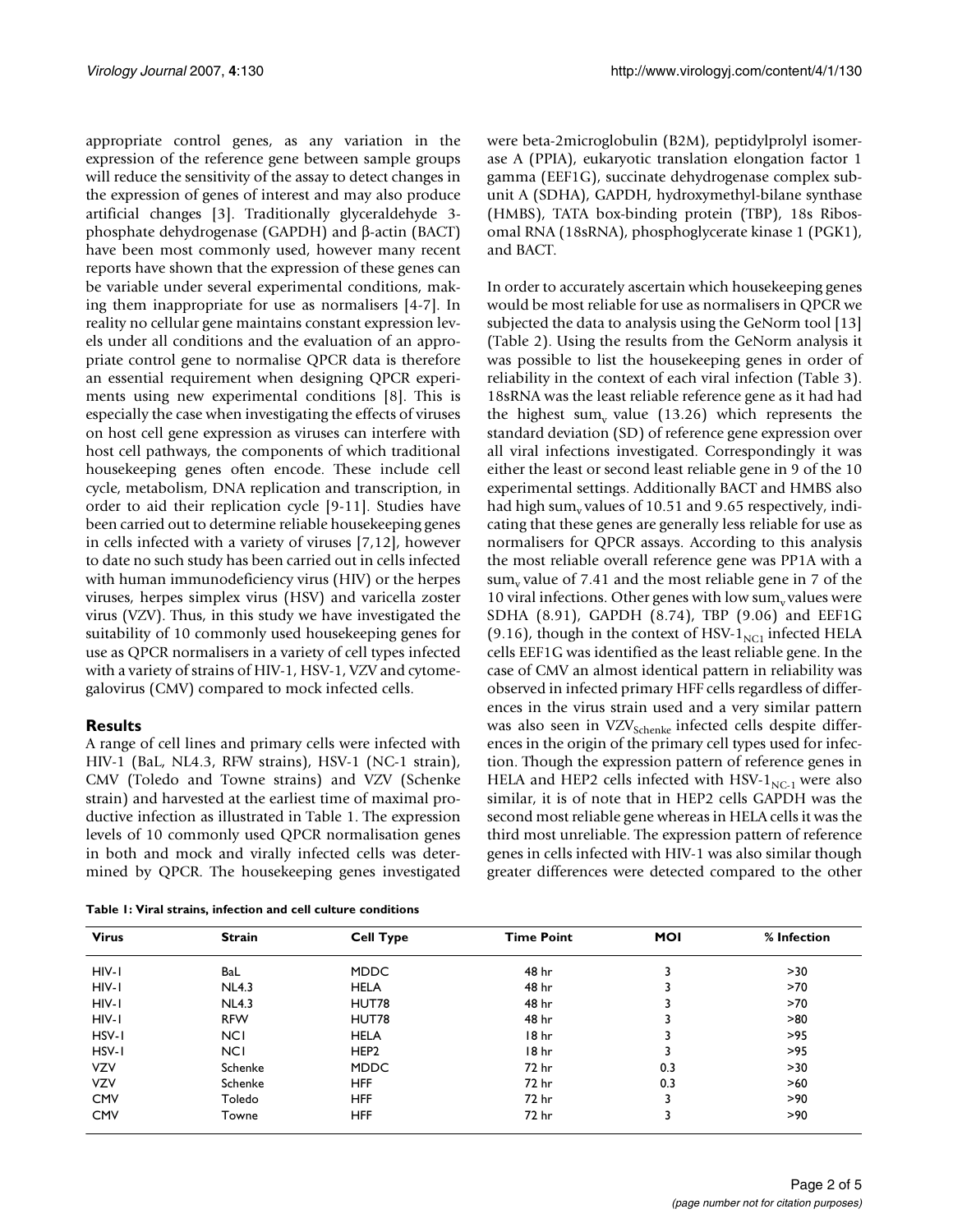| Virus                                 | Cell             | B <sub>2</sub> M | <b>PPIA</b> | <b>EEFIG</b> | <b>SDHA</b> | <b>GAPDH</b> | <b>HMBS</b> | 18sRNA | <b>PGKI</b> | <b>B-ACT</b> | <b>TBP</b> | $sum_{RGC}$ |
|---------------------------------------|------------------|------------------|-------------|--------------|-------------|--------------|-------------|--------|-------------|--------------|------------|-------------|
| $HIV-IBal$                            | <b>MDDC</b>      | 0.98             | 0.78        | 1.04         | 1.26        | 0.83         | 0.84        | 0.98   | 1.09        | 1.45         | 0.97       | 10.22       |
| HIV-                                  | <b>HELA</b>      | 0.84             | 0.53        | 0.75         | 0.88        | 0.60         | 0.84        | 0.93   | 0.78        | 0.90         | 0.72       | 7.77        |
| $I_{NL4.3}$<br>HIV-<br>$I_{NL4.3}$    | HUT78            | 1.11             | 1.18        | 1.34         | 0.96        | 1.35         | 1.13        | 2.20   | 1.20        | 1.38         | 1.05       | 12.90       |
| HIV-                                  | HUT78            | 1.21             | 0.64        | 0.83         | 0.90        | 0.99         | 1.17        | 1.53   | 0.87        | 0.97         | 1.16       | 10.27       |
| $I_{RFW}$<br>HSV-                     | <b>HELA</b>      | 0.80             | 0.65        | 1.33         | 0.62        | 0.91         | 0.59        | 0.89   | 0.60        | 0.92         | 0.74       | 8.05        |
| $I_{\text{NC}}$<br>HSV-               | HEP <sub>2</sub> | 0.41             | 0.42        | 0.44         | 0.50        | 0.37         | 0.38        | 0.60   | 0.41        | 0.57         | 0.54       | 4.64        |
| $I_{NC1}$<br>VZV <sub>Schen</sub>     | <b>MDDC</b>      | 0.99             | 0.93        | 0.96         | 1.09        | 0.93         | 1.23        | 1.83   | 1.30        | 1.02         | 0.94       | 12.22       |
| <sub>ke</sub><br>VZV <sub>Schen</sub> | <b>HFF</b>       | 1.56             | 1.09        | 1.12         | 1.34        | 1.45         | 1.75        | 1.94   | 1.87        | 1.70         | 1.54       | 15.36       |
| ke<br>CMV <sub>Tow</sub>              | <b>HFF</b>       | 0.65             | 0.58        | 0.60         | 0.60        | 0.82         | 0.60        | 1.14   | 0.58        | 0.74         | 0.63       | 6.8         |
| $M_{\text{Tole}}$                     | <b>HFF</b>       | 0.86             | 0.61        | 0.75         | 0.76        | 0.71         | 0.90        | 1.22   | 0.73        | 0.86         | 0.77       | 7.87        |
| do                                    | sum <sub>v</sub> | 9.41             | 7.41        | 9.16         | 8.91        | 8.74         | 9.65        | 13.26  | 9.43        | 10.51        | 9.06       |             |

#### **Table 2: Results of GeNorm analysis**

The standard deviations of reference gene expression as determined by GeNorm are shown. Abbreviations:. Sum... Sum of viral infection GeNorm values; sum $_{RGC}$ : sum of reference gene GeNorm values.

| <b>Virus</b>                                               | $HIV-IBal$                                                                              | HIV-<br>$I_{NL4.3}$                                                             | HIV-<br>I <sub>NL4.3</sub>                                                                         | HIV-<br><sup>I</sup> <sub>RFW</sub>                                                            | HSV-<br>$I_{\text{NC}}$                                                                         | HSV-<br>$I_{\text{NCI}}$                                                                    | <b>VZV</b> <sub>Sche</sub><br>nke                                                                      | VZV <sub>Sche</sub><br>nke                                                                     | CMV<br><b>Towne</b>                                                                                | CMV <sub>To</sub><br>ledo                                                                              | Overall                                                                                               |
|------------------------------------------------------------|-----------------------------------------------------------------------------------------|---------------------------------------------------------------------------------|----------------------------------------------------------------------------------------------------|------------------------------------------------------------------------------------------------|-------------------------------------------------------------------------------------------------|---------------------------------------------------------------------------------------------|--------------------------------------------------------------------------------------------------------|------------------------------------------------------------------------------------------------|----------------------------------------------------------------------------------------------------|--------------------------------------------------------------------------------------------------------|-------------------------------------------------------------------------------------------------------|
| Cell                                                       | <b>MDDC</b>                                                                             | <b>HELA</b>                                                                     | HUT78                                                                                              | HUT78                                                                                          | <b>HELA</b>                                                                                     | HEP <sub>2</sub>                                                                            | <b>MDDC</b>                                                                                            | <b>HFF</b>                                                                                     | <b>HFF</b>                                                                                         | <b>HFF</b>                                                                                             | ٠                                                                                                     |
| l st<br>2nd<br>3rd                                         | PPIA<br><b>GAPDH</b><br><b>HMBS</b>                                                     | PPIA<br><b>GAPDH</b><br>TBP                                                     | <b>SDHA</b><br>TBP<br>B <sub>2</sub> M                                                             | PPIA<br><b>EEFIG</b><br><b>PGK1</b>                                                            | <b>HMBS</b><br><b>PGK1</b><br><b>SDHA</b>                                                       | <b>HMBS</b><br><b>GAPDH</b><br>PGK*                                                         | PPIA <sup>*</sup><br>GAPDH*<br>TBP                                                                     | PPIA<br><b>EEFIG</b><br><b>SDHA</b>                                                            | PPIA <sup>*</sup><br>PGK1*<br>GAPDH <sup>*</sup><br>*.                                             | PPIA<br><b>GAPDH</b><br><b>PGK1</b>                                                                    | <b>PPIA</b><br><b>GAPDH</b><br><b>SDHA</b>                                                            |
| 4th<br>5th<br>6th<br>7th<br>8th<br>9th<br>10 <sub>th</sub> | TBP<br>B <sub>2</sub> M<br>18sRNA<br><b>EEFIG</b><br><b>PGKI</b><br><b>SDHA</b><br>BACT | <b>EEFIG</b><br><b>PGK1</b><br>HMBS*<br>$B2M*$<br><b>SDHA</b><br>BACT<br>18sRNA | <b>HMBS</b><br><b>PPIA</b><br><b>PGK1</b><br><b>EEFIG</b><br><b>GAPDH</b><br>18sRNA<br><b>BACT</b> | <b>SDHA</b><br><b>BACT</b><br><b>GAPDH</b><br>TBP<br><b>HMBS</b><br>B <sub>2</sub> M<br>18sRNA | PPIA<br><b>TBP</b><br>B <sub>2</sub> M<br>18sRNA<br><b>GAPDH</b><br><b>BACT</b><br><b>EEFIG</b> | $B2M*$<br><b>PPIA</b><br><b>EEFIG</b><br><b>SDHA</b><br><b>TBP</b><br><b>BACT</b><br>18sRNA | <b>EEFIG</b><br>B <sub>2</sub> M<br><b>BACT</b><br><b>SDHA</b><br><b>HMBS</b><br><b>PGK1</b><br>18sRNA | <b>GAPDH</b><br>TBP<br>B <sub>2</sub> M<br><b>BACT</b><br><b>HMBS</b><br><b>PGK1</b><br>18sRNA | $EEFIG**$<br>SDHA <sup>**</sup><br>TBP<br>B <sub>2</sub> M<br><b>BACT</b><br><b>HMBS</b><br>18sRNA | <b>EEFIG</b><br><b>SDHA</b><br><b>TBP</b><br><b>B2M*</b><br>BACT <sup>*</sup><br><b>HMBS</b><br>18sRNA | <b>TBP</b><br><b>EEFIG</b><br>B <sub>2</sub> M<br><b>PGKI</b><br><b>HMBS</b><br><b>BACT</b><br>18sRNA |

Where two or more genes were equally reliable these are labelled with  $*$  or  $**$ .

viruses, probably reflecting variability in both virus strain and cell type. Notable differences included 18sRNA being a relatively reliable gene in MDDCs infected with  $HIV_{BaL}$ , but unreliable in other HIV infections and B2M being an unreliable reference gene in HIV- $1_{RFW}$  infected HUT78 cells only.

#### **Discussion**

There are now many reports describing the unreliability of conventionally used housekeeping genes for the normalisation of QPCR data in certain experimental settings [4-7,14,15]. Careful consideration must therefore be

carried out when choosing appropriate reference genes in QPCR experiments and the reliability of a panel of potential genes should be determined for individual experimental conditions [3,8]. Ideally the best two or three of these genes would then be used for normalisation purposes [16]. This is of particular concern to molecular virologists as most viruses modulate key cellular processes which may involve changing the expression of QPCR reference genes. Different viruses manipulate different cellular transcription pathways and the extent to which these pathways are affected will be dependent on the specific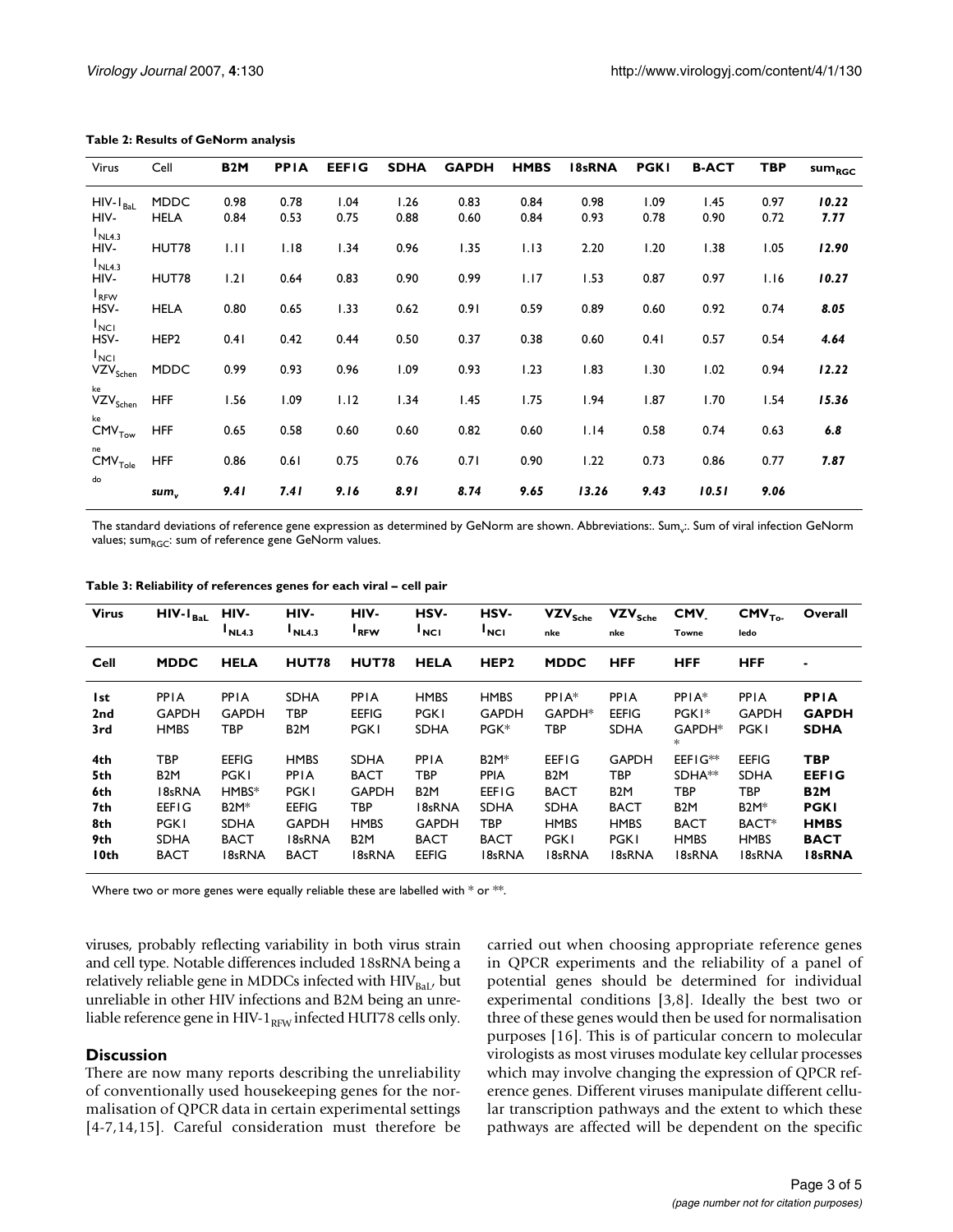strain of virus and the cell type infected. Thus it is not possible to identify a single housekeeping gene for use in QPCR studies of viral infections. Nevertheless it is of benefit for researchers to be able to determine a shortlist of potential candidates. To date the variability of housekeeping gene expression has been studied in cells infected with SARS corona virus, yellow fever virus, human herpes virus-6, camelpox virus, CMV [7] and Epstein-Barr virus (EBV) [12]. However such a study has never been carried out using the key human pathogens HIV, HSV and VZV. Therefore in this study we have extended the published investigations by determining the suitability of 10 commonly used reference genes in the context of infection with various strains of HIV-1, HSV-1, CMV and VZV in a range of both primary and cultured cell lines using the GeNorm tool [13].

We found that overall 18sRNA was the least reliable gene studied and that BACT was also consistently unreliable. This correlates with the data from Radonic *et al* [7] who found BACT to be the most unreliable of 10 reference genes studied in a range of 5 viral infections. 18sRNA was not included in their study however. In contrast Bernasconi *et al* [12] found BACT had the lowest coefficient of variation of 451 housekeeping genes spotted on microarrays in EBV infection in B cells from patients with Burkitt's lymphoma. It is of note however that the γ-herpes virus EBV was not included in our study or of that of Radonic *et al* though the β-herpes virus CMV and α-herpes viruses HSV-1 and VZV were. In agreement with Radonic *et al* we found that PP1A was the most reliable reference gene across all infections. However in contrast to their finding that TBP was equally reliable as PP1A we found it to be the 4th most reliable gene. Other reliable genes identified by our study included GAPDH and SDHA.

A comprehensive literature review of expression studies published in high-impact journals found that GAPDH, BACT, 18sRNA and 28sRNA were used as a single control gene in >90% of cases [13]. However, we found that two of these (18sRNA and BACT) were the least reliable in the context of the viral infections that we investigated. In contrast to all other infections, 18sRNA was not an unreliable control gene when MDDCs were infected with HIV- $1_{BaL}$  In addition it is of note that although GAPDH was one of the most reliable reference genes identified overall, it was the third most unreliable gene in HELA cells infected with HSV-1 $_{NC1}$ (whereas it was the second most reliable reference gene in HEP2 cells infected with the same strain of HSV-1). These findings therefore highlight the importance of re-evaluating the choice housekeeping genes when making even slight changes to experimental settings.

### **Conclusion**

In summary, PPIA, GAPDH and SDHA were the best QPCR control genes and we would recommend molecular virologists begin by short listing these genes when designing QPCR experiments. 18sRNA and BACT were consistently unreliable and should be used with caution in studies involving virally infected cells.

## **Materials and methods**

#### *Virus culture*

HSV-1 strain NC1, CMV strains Towne and Toledo, VZV strain Schenke and HIV-1 strains BaL, NL4.3 and RFW were propagated according to standard protocols [16-20]. The cell types infected, MOI, time of infection and percentage of cells infected are shown in table 1. Cells were infected with each virus strain at a MOI and duration in order to achieve the maximal percentage of infected cells as determined by QPCR for all HIV-1, HSV-1 and CMV infected cells, [21] and by flow cytometry for VZV infected cells [22].

#### *RNA extraction and DNase treatment*

Total RNA from cells derived from four independent experiments was extracted using the RNAqueous-Midi kit (Ambion, TA), quantified by UV spectroscopy and the integrity confirmed using an agilent 2100 bioanalyzer. 1 μg of the total RNA was then DNase treated using 1 U RNase free DNase (Promega, Madison WI).

#### *cDNA synthesis*

cDNA was produced using the Superscript III RT-PCR System (Invitrogen, Rockville, MD) according to the manufacturer's recommendations for oligo(dT)20 primed cDNA-synthesis. cDNA synthesis from RNA was performed using 1 μg of RNA, at 50°C. The cDNA was then treated with RNase H (Invitrogen) and diluted 1:100 before use for QPCR.

#### *Quantitative PCR*

In order to measure housekeeping gene expression, cDNA was subject to QPCR using the platinum QPCR super mix kit (Invitrogen) and pre-designed certified LUX primers (Invitrogen) designed to amplify the following transcripts: B2M, PPIA, EEF1G, SDHA, GAPDH, HMBS, TBP, 18sRNA, PGK1, BACT. Fluorescent PCR amplicons were detected using a Stratagene Mx3005 QPCR thermocycler using 96-well microtiter plates in a final volume of 25 μl under the following cycle conditions: 50°C for 2 minutes, 95°C for 2 minute, 45 cycles of 95°C for 15 seconds 55°C for 30 seconds and 72°C for 30 seconds.

#### *Data analysis*

The  $\Delta\Delta$ CT [23] method was used for initial data analysis. Four biological replicates were used for each infection and a two tailed test with a significance level of 5% was used to measure the significance between sample replicates. Repeated measures analysis of variance was then used to test for the presence of interaction between the effects of